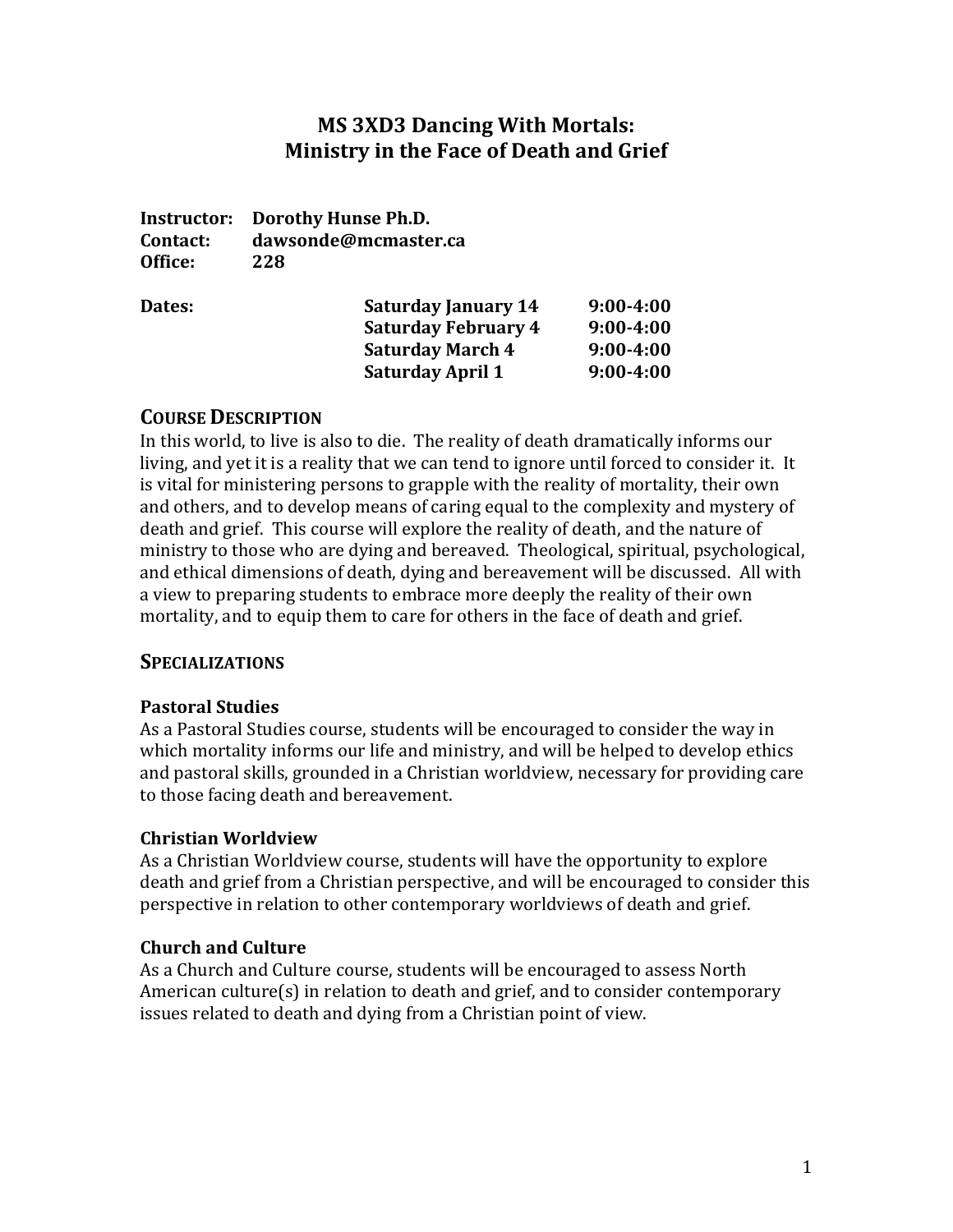## **Counselling and Spiritual Care**

As a Counselling and Spiritual Care course, students will be helped to develop theological, spiritual, practical and ethical resources necessary for caring for those facing various situations of death and bereavement.

Doctor of Practical Theology students who wish to apply for this course as an Advanced Elective for their degree program must consult with the Program Director of the DPT and the course instructor in order to develop an Advanced Elective approach to the course that fulfills the specific elements required by the DPT program. Once the elements of the Advanced Elective have been agreed upon by the student, the Program Director, and the instructor, a formal application can be made for an Advanced Elective in connection with this course. Once the application is accepted, DPT students can proceed with the course as part of their degree program.

# **COURSE OBJECTIVES**

#### **Knowing:**

- 1. To deepen appreciation for various perspectives and attitudes towards death, dying and bereavement.
- 2. To help students develop a robust theological, psychological and spiritual perspective of death, dying and bereavement.
- 3. To facilitate reflection upon some of the ethical and legal issues that can arise in the face of death.
- 4. To foster an appreciation for the complexity and mystery of death and dying.

#### **Being:**

- 5. To help students gain a greater awareness of their own perspectives and attitudes towards death, dying and bereavement.
- 6. To facilitate the student's development of theological and spiritual resources for dying and bereavement.
- 7. To deepen the student's appreciation of their own mortality, and the way in which our mortality gives shape to the way we live and minister.

## **Doing:**

- 8. To help students minister effectively with those who are dying and bereaved.
- 9. To equip students to use theological, psychological and spiritual resources appropriately in the care of those who are dying or bereaved.
- 10. To foster the development of ways of living and ministering that embraces the reality of mortality.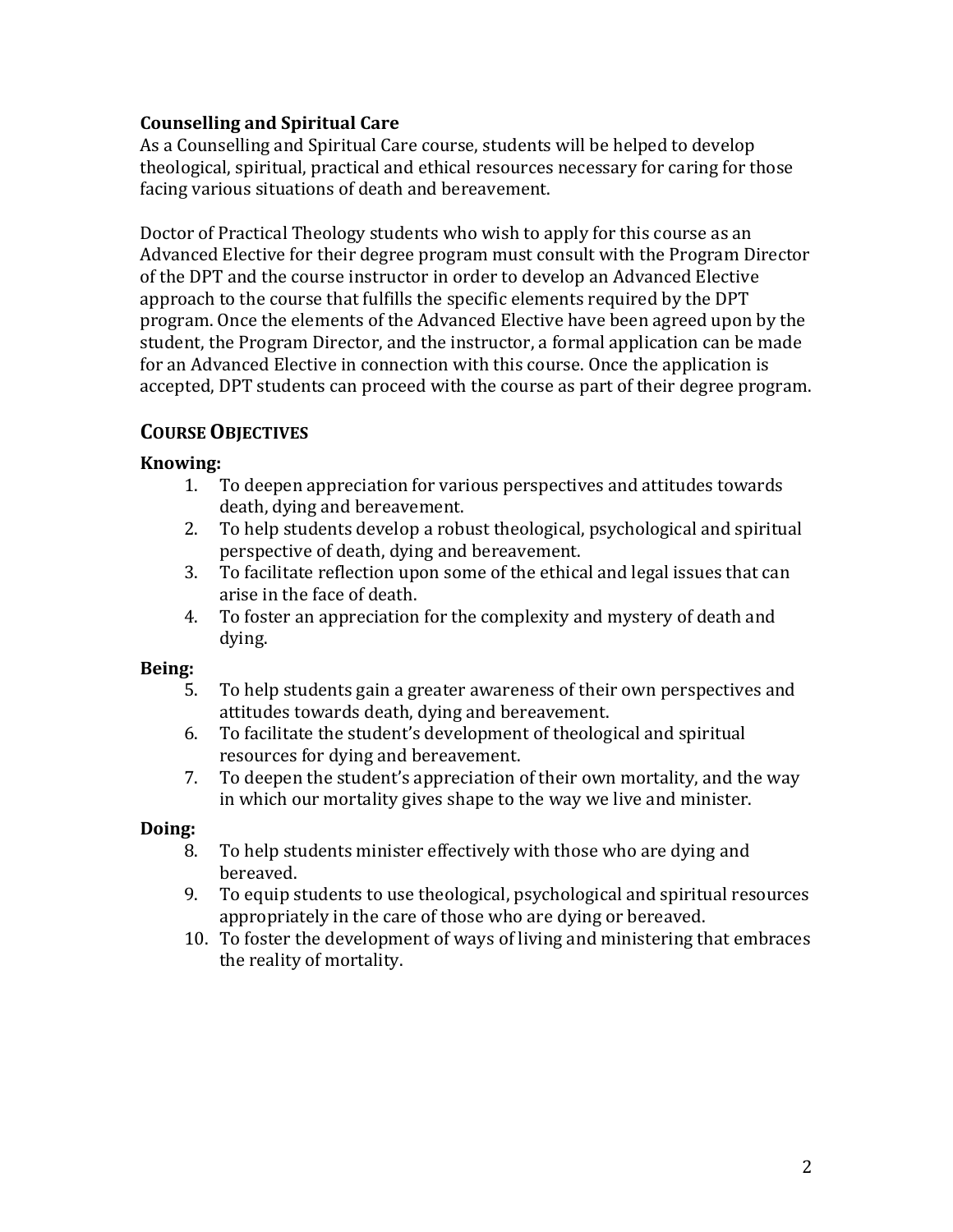# **REQUIRED TEXTS**

Callanan, Maggie, and Patricia Kelley. *Final Gifts: Understanding the Special Awareness, needs, and Communications of the Dying*. New York: Bantam Books, 2008.

Davison, Andrew, and Sioned Evans. *Care for the Dying: A Practical and Pastoral Guide*. Eugene Or: Cascade, 2014

Kelley, Melissa M. *Grief: Contemporary Theory and the Practice of Ministry*. Minneapolis: Fortress Press, 2010.

Swinton, John, and Richard Payne eds. *Living Well and Dying Faithfully: Christian Practices for End-of-Life Care*. Grand Rapids: Eerdmans, 2009.

## **RECOMMENDED TEXTS**

Attig, Thomas. *How We Grieve: Relearning the World*. Rev. ed. Oxford: Oxford University, 2010.

Gawande, Atul. *Being Mortal: Medicine and What Matters in the End*. Toronto: Doubleday Canada, 2014.

Worden, J. William. *Grief Counseling and Grief Therapy*. 4th ed. New York: Springer, 2008.

## **COURSE SCHEDULE**

#### **January 14 9:00-12:00**

**-**Introduction to the Course and Syllabus -Sharing our own stories -North American culture and death

## **1:00-4:00**

**-**Cultivating our own death awareness **-**A theology for befriending our mortality -Reflection: 2 Corinthians 4:7-12

## **February 4 9:00-12:00**

**-**The process of dying **-**Care as companioning

## **1:00-4:00**

-Issues faced by those dying and their loved ones -Ways to care for the dying and their loved ones -Difficult dying (ALS, Dementia/Alzheimers, Childhood dying) -Reflection: Mark 14:32-40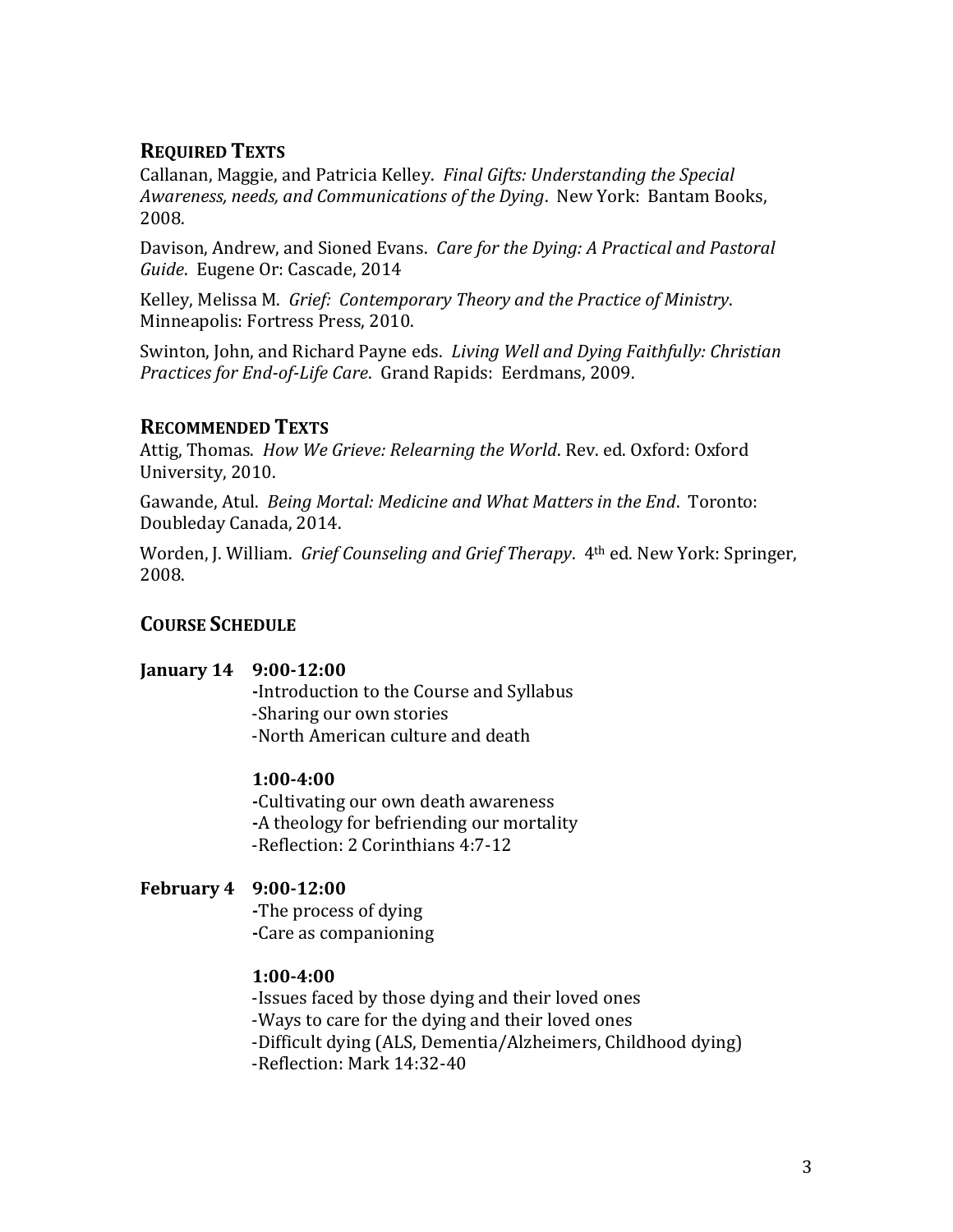#### **March 4 9:00-12:00**

-Legal and ethical issues -Medical Assistance in Dying (MAID)

#### **1:00-4:00**

-The congregation and caring for the dying -Anticipatory Grief -Worldview and Dying -Reflection: John 13:1-5; 12-17

#### **April 1 9:00-12:00**

**-**Grief theory and the tasks of grieving -Caring for adults who are grieving -Caring for children who are grieving

#### **1:00-4:00**

-Difficult grieving (Miscarriage, Traumatic Death, Complicated Grief) **-**The congregation and care of the bereaved -Self-care for the ministering person -Reflection: Matthew 4: 1-11

## **COURSE REQUIREMENTS SUMMARY**

1. Personal Reflection on Death, Dying and Grief

| Part 1:                    | 3-5 pages              | 15 marks | Due: Jan 14  |
|----------------------------|------------------------|----------|--------------|
| Part 2:                    | 3-5 pages              | 15 marks | Due: April 1 |
| 2. Research Paper          | 10-12 pages $35$ marks |          | Due: Mar 18  |
| 3. Interview or Case Study | 14-16 pages $35$ marks |          | Due: April 8 |

## **COURSE REQUIREMENTS DESCRIPTION**

#### **Assignment I: Personal Reflection on Death, Dying and Grief**

This assignment consists of three parts. The overall aim is to aid personal awareness. To minister well with those who are dying or grieving, and/or to converse well with others about issues related to death and dying and grief, it is important to know ourselves and our own response to death and grief. The instructor will keep everything shared by the student confidential. Students are encouraged to only share that which they feel comfortable sharing.

#### **Part 1:**

Reflect upon your personal experiences with death and grief (or lack of experience with death and grief). How have these experiences have informed your perspectives of and attitudes towards death and grief? **Note this assignment is due the first day of class, as it is meant to represent your reflections prior to taking the course.**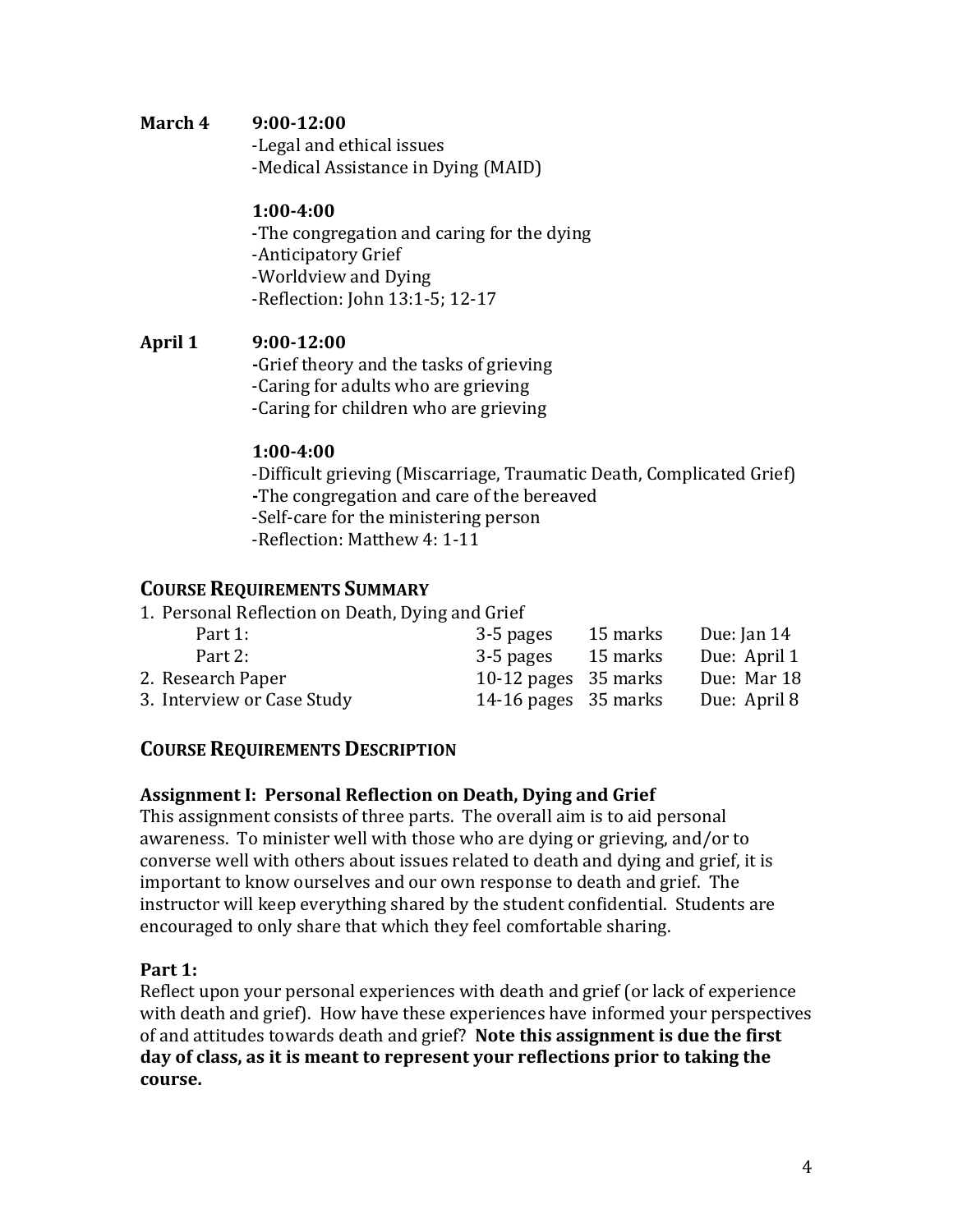The following questions are offered for the purpose of aiding the reflective process. Students may choose to answer these questions as a way of framing their response to this assignment, however they are not required to do so. Students are free to frame their response in a way that best expresses their personal awareness.

-What experiences have you or someone you know had with death and grief? -How did these experiences affect you physically, emotionally, cognitively, and/or spiritually?

-Would you say your response was healthy and helpful? Would you have liked to have been able to respond differently?

-How did these experiences affect those around you, and how did their response to death and grief impact you?

-Would you say their response was healthy and helpful? Would you have liked them to have been able to respond differently?

-If you have had very little experience with death and grief, how has this fact shaped your attitudes and perspectives of death and grief?

-What fears do you have as you think about future experiences with death and grief? -What hopes do you have as you think about future experiences with death and grief?

**This paper should be 3-5 double-spaced pages, and will be worth 15% of the final course grade. Due January 14.** 

# **Part II:**

Reflect upon the experience of participating in this course. How has this course challenged and/or confirmed your perspectives of and attitudes towards death and grief. How has this course challenged and/or confirmed your perspectives and attitudes towards life and ministry in the face of our mortality?

## **This paper should be 3-5 double-spaced pages, and will be worth 15% of the final course grade. Due April 1.**

# **Assignment 2: Research Paper**

Write a research paper on a topic of interest pertaining to death and/or grief. Topics are to be approved in advance by the instructor. Include material from course textbooks when relevant. Students are encouraged to choose a topic that pertains to their area of ministry specialization. Some possible topics are:

-The role of Christian practices in supporting people facing death and/or grief

-Cultural attitudes towards death and grief.

-Comparative worldviews of death and grief

-Grieving practices

-Psychological responses to grief

-Theological responses to grief

-Ethical issues in death and dying

-The needs of those facing a life-limiting illness

-Suffering in the dying process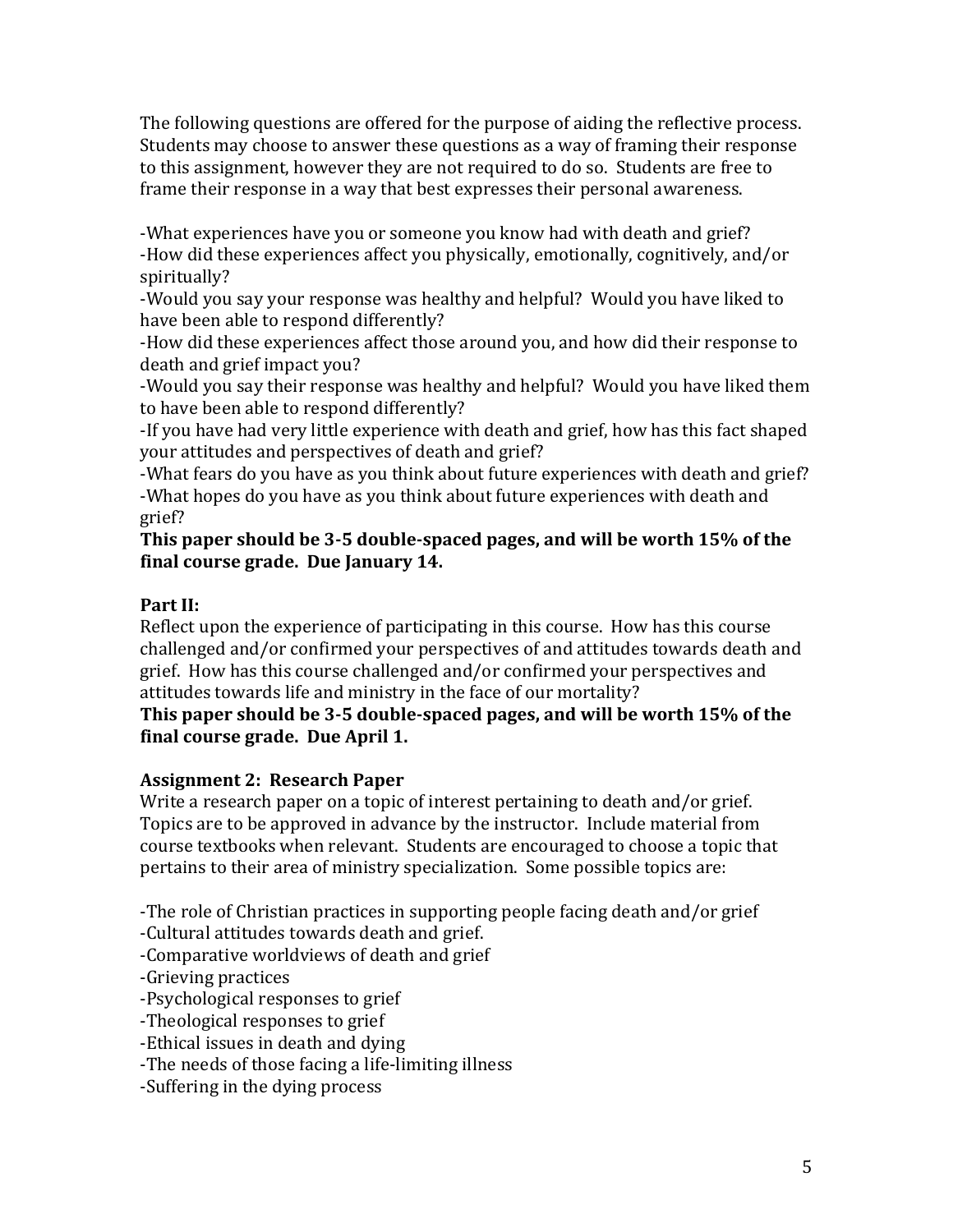#### **This paper should be 10-12 double-spaced pages, and will be worth 35% of the final course grade. Due March 18.**

#### **Assignment 3 Interview or Case Study**

The student will prepare an in-depth case study based either on the interview of a person who has lost a loved one, or a first person narrative about grief.

## **Option 1:**

Suggested for students specializing in Pastoral Studies and Counselling and Spiritual Care.

Students may choose to interview a person or interact with a written first person account of grief that represents a similar worldview and/or cultural perspective to their own.

Suggested written accounts include:

-Lewis, C.S. *A Grief Observed*. New York: HarperOne, 2009.

-Wolterstorff, Nicholas. *Lament For A Son*. Grand Rapids: Eerdmans, 1987.

# **Option 2:**

Suggested for those students specializing in the areas of Christian Worldview and Church and Culture.

Students may choose to interview a person or interact with a written first person account of grief that represents a differing worldview and/or cultural perspective to their own.

Suggested written accounts include:

-Didion, Joan. *The Year of Magical Thinking*. New York: Knopf Doubleday, 2007. -Green, Karen. *Bough Down*. Los Angeles: Siglio, 2013.

-Oates, Joyce Carol. *A Widow's Story: A Memoir*. New York: HarperCollins, 2011 -Mathieu, David J. *Way of Wakan: Reflections on Lakota Spirituality and Grief*. Createspace, 2013.

-Wood, Dana. *Mama I'm Not Gone*. Victoria BC: Friesen, 2014

# **Description of Assignment**

This is a culminating assignment. The student is expected to draw upon the course lectures, texts and their own research project in the writing of this paper.

Guidelines regarding the choice of a suitable interviewee, and ethical issues pertaining to the protection of the interviewee will be discussed in class.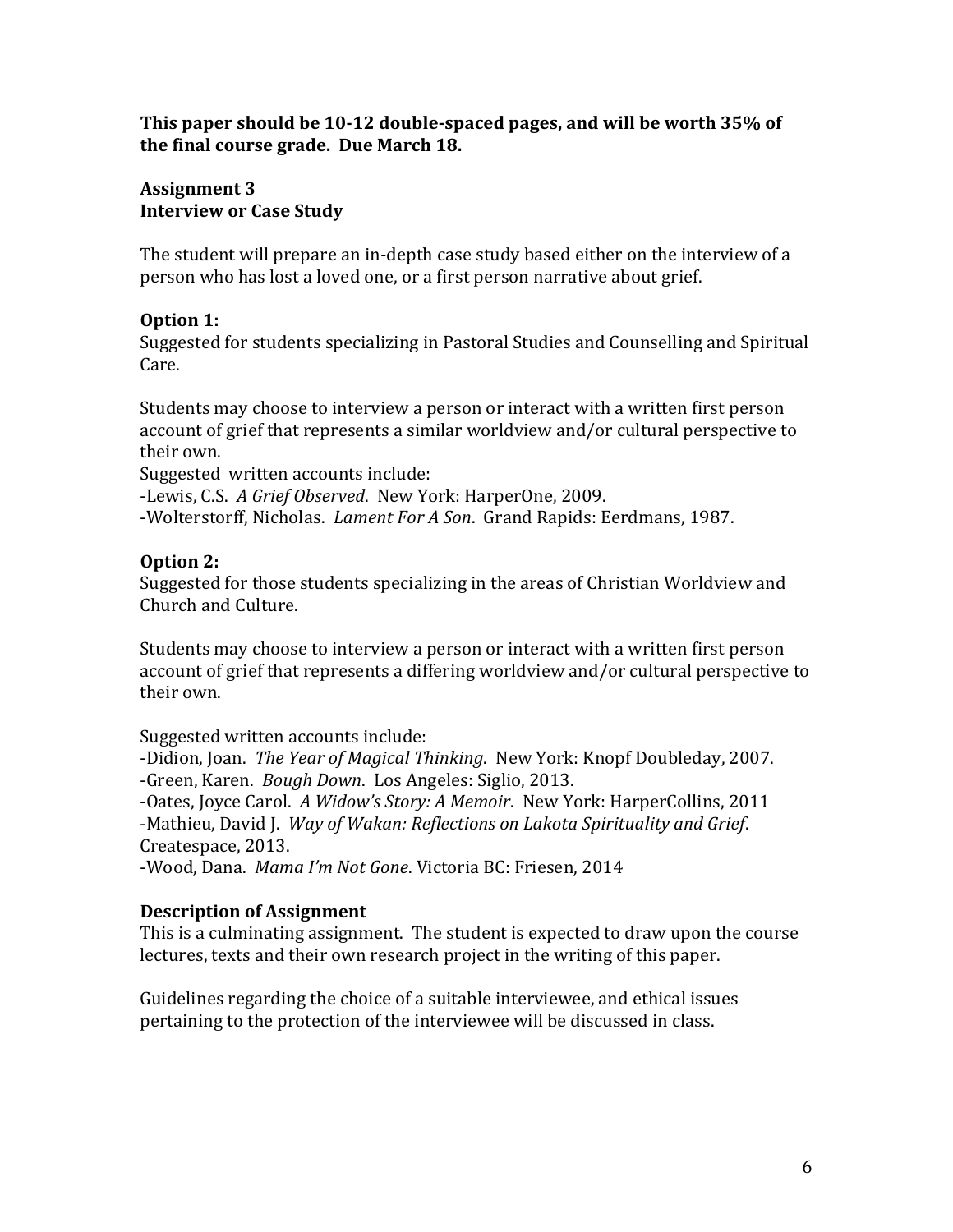1. Write a summary of the person's experience and relate it to what has been learned throughout the entirety of the course. Include an assessment of the person's worldview and cultural approach to dying, death and grief, as well as an assessment of where the person is in his/her grief process. Also draw upon the person's experience to critique the course material. Does the person's experience seem to fit with what has been learned and discussed in the course about the process of dying and bereavement? Did you find any contradictions between the material and the person's experience? To what might you attribute the contradictions—to a difference in worldview, culture, something else? (3-4 doublespaced pages)

2. Pay attention to and write about your own reactions, feelings, responses and/ or any surprises that were elicited by the interview or book. Did you have any strong reactions? Did you have a surprising lack of response? Did issues arise that touch on your own experience with death and grief? What do these responses tell you about how you might respond in future situations of ministry with the dying and bereaved. How will you care for yourself as in you seek to offer this kind of care? (2-3 double-spaced pages)

3. What are the major worldview and/or cultural themes raised by this person's story? What are the major theological and/or spiritual themes raised by this person's story? As best you can, describe the person's worldview of death and grief. Describe any spiritual issues and/or sources of hope that emerge. Describe your own worldview and/or cultural perspective of death, dying and grief. What spiritual issues and/or sources of hope have been raised for you by the person's experience. In what ways is your worldview and cultural perspective and spiritual understandings similar to and/or different from theirs? (3-4 double-spaced pages)

4. Considering the similarities and differences between you and this person, how would you minister to them? Drawing upon all that you have learned in the course, about this person's experience, and about yourself, how would you seek to care for them? Conclude with some thoughts about what you still feel you need to learn in relation to death and grief and the care of those experiencing it. (2-3 double-spaced pages)

**This paper should be 10-14 double-spaced pages, and will be worth 35% of the final course grade. Due April 8.**